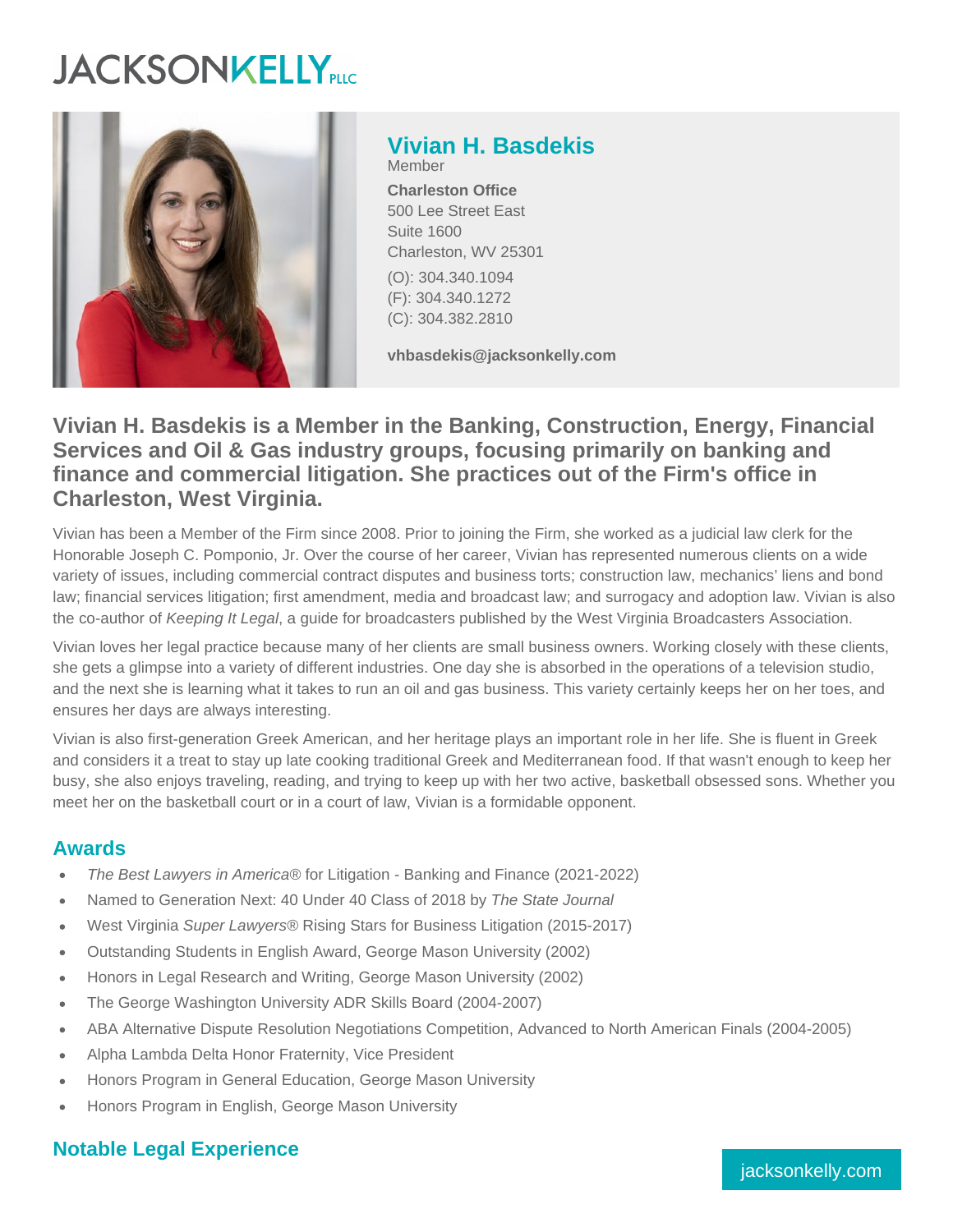#### **Commercial Contract Disputes and Business Torts**

- Representing business clients as both plaintiffs and defendants in commercial disputes, including breach of contract,  $\bullet$ breach of fiduciary duty, fraud and misrepresentation, civil RICO, claims arising under the Uniform Commercial Code, interference with contracts and business relationships, conversion and other business torts
- Assisting clients with collections and domesticating foreign judgments

#### **Construction Law, Mechanics' Liens and Bond**

- Representing property owners, contractors, subcontractors, architects, engineers and landscape artists in litigation in West Virginia courts, including the West Virginia Court of Claims
- Assisting clients with mechanics' liens and public project bond claims
- Co-authored the West Virginia chapter of the Fifty State Construction Lien and Bond Law
- Co-authored the West Virginia chapter of the State-by-State Guide to Architect, Engineer and Contractor Licensing  $\bullet$

#### **Financial Services**

- Representing banking and financial institutions in claims involving contract disputes, torts and statutory violations
- Defending claims filed by both consumers and the Office of the Attorney General under the West Virginia Consumer Credit and Protection Act
- Defending banks and lenders in litigation involving claims of negligence, tortious interference, civil conspiracy, aiding and abetting and other claims

#### **First Amendment, Media and Broadcast**

- Representing West Virginia Broadcasters' Association (WVBA) and media clients, including, newspapers, radio and television stations and others, in libel cases and disputes involving defamation, privacy rights, copyright, trademark law and commercial appropriation
- Co-authored Keeping It Legal, a guide for broadcasters published by the WVBA, the West Virginia Right of Publicity  $\bullet$ Laws and the Survey of West Virginia Libel Law
- Assisted with efforts to enact West Virginia's reporter's shield law passed by the West Virginia Legislature in 2011

#### **Surrogacy and Adoption**

- Representing intended parents and gestational carriers in the drafting and negotiation of gestational surrogacy agreements
- Representing intended parents in circuit court to obtain pre- and post-birth orders prior to the filing of the birth certificate
- Assisting clients with state and interstate adoptions

## **Work History**

- Jackson Kelly PLLC (2008-Present)
- The Hon. Joseph C. Pomponio, Jr., Judicial Law Clerk (2007-2008)

#### **Practices**

- Class Action & Complex Litigation  $\blacksquare$
- Commercial Litigation
- Construction Law
- Appellate
- Litigation ٠
- Media
- Intellectual Property & Licensing

# **Industries**

Banking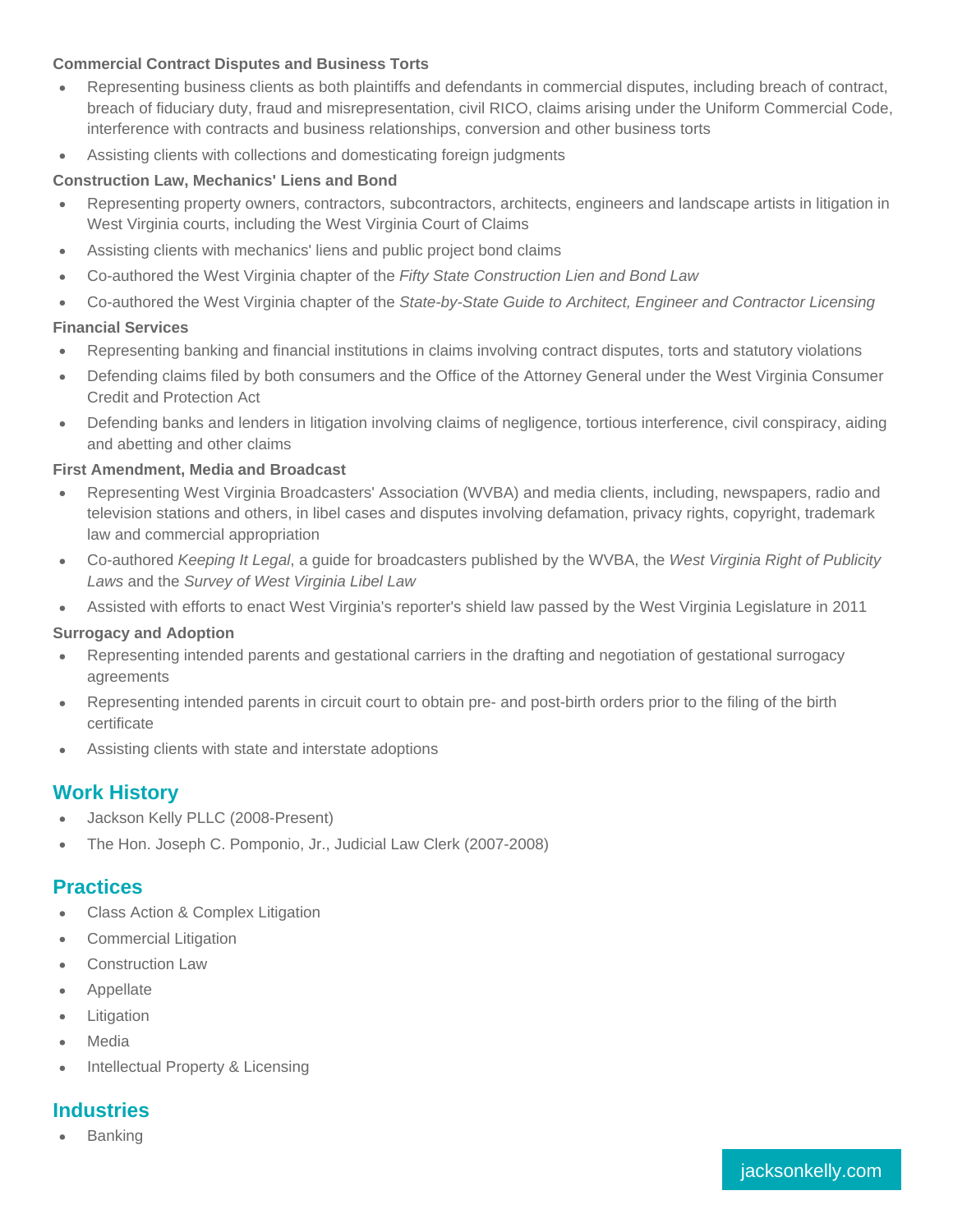- Construction
- **Energy**
- Financial Services
- Oil & Gas

#### **Education**

- The George Washington University Law School (J.D., 2007)
- George Mason University (B.A., 2002)

### Admissions

- West Virginia (2007)
- United States District Court for the Northern District of West Virginia (2010)
- United States District Court for the Southern District of West Virginia (2008)
- West Virginia Supreme Court of Appeals (2007)  $\bullet$

## Professional Organizations

- The Judge John A. Field, Jr., American Inn of Court, President (2012-2013)  $\bullet$
- The Judge John A. Field, Jr., American Inn of Court, Inn Administrator (2010-2012)

## Speaking Engagements & Publications

Speaking Engagements

- West Virginia Broadcasters Association Spring Meeting, "What's New in EEO, Political Advertising, and Other Topics for Broadcasters," with [David A. Barnette](http://www.jacksonkelly.com/professionals/david-a-barnette) (March 7, 2014)
- West Virginia Society of Certified Public Accountants, "Data and Identity Theft: Red Flags," with [David A. Barnette](http://www.jacksonkelly.com/professionals/david-a-barnette) (January 28, 2014)
- "Adoption Law in West Virginia," with [David A. Barnette](http://www.jacksonkelly.com/professionals/david-a-barnette) (May 14, 2013)
- West Virginia Broadcasters Association Spring Meeting, "Keeping it Legal: EEO and Other Topics for Broadcasters," with [David A. Barnette](http://www.jacksonkelly.com/professionals/david-a-barnette) (Feb. 23, 2013)
- West Virginia Broadcasters Association Spring Meeting, "Keeping it Legal: EEO and Other Topics for Broadcasters," with [David A. Barnette](http://www.jacksonkelly.com/professionals/david-a-barnette) (March 31, 2012)
- West Virginia Broadcasters Association Spring Meeting, "Social Networking and Your Station," with [David A. Barnette](http://www.jacksonkelly.com/professionals/david-a-barnette) (March 26, 2011)
- West Virginia Broadcasters Association Spring Meeting, "Seven Deadly Sins for Broadcasters to Avoid" (March 6,  $\bullet$ 2010)

Writings and Publications

- "Survey of West Virginia Libel Law," co-authored with [David A. Barnette](http://www.jacksonkelly.com/professionals/david-a-barnette), MLRC 50-State Survey 2013-2014: Media Libel Law (March 2013)
- "Rights of Publicity Laws: West Virginia," co-authored with [David A. Barnette](http://www.jacksonkelly.com/professionals/david-a-barnette), published in Practical Law (2013)
- "Keeping It Legal: A Guide for Broadcasters," co-authored with [David A. Barnette](http://www.jacksonkelly.com/professionals/david-a-barnette), 6th ed. (2013)
- "Chapter 51. West Virginia, State-by-State Guide to Architect, Engineer, and Contractor Licensing, 1753-89," coauthored with [James R. Snyder,](http://www.jacksonkelly.com/professionals/james-r-snyder) published in Aspen Law & Business (2013)
- "Chapter 49. West Virginia, Fifty State Construction Lien and Bond Law," co-authored with [James R. Snyder](http://www.jacksonkelly.com/professionals/james-r-snyder), published in Aspen Law & Business (2013)
- "Intellectual Property: West Virginia," co-authored with [David A. Barnette](http://www.jacksonkelly.com/professionals/david-a-barnette), Lex Mundi (2009)

# **Community**